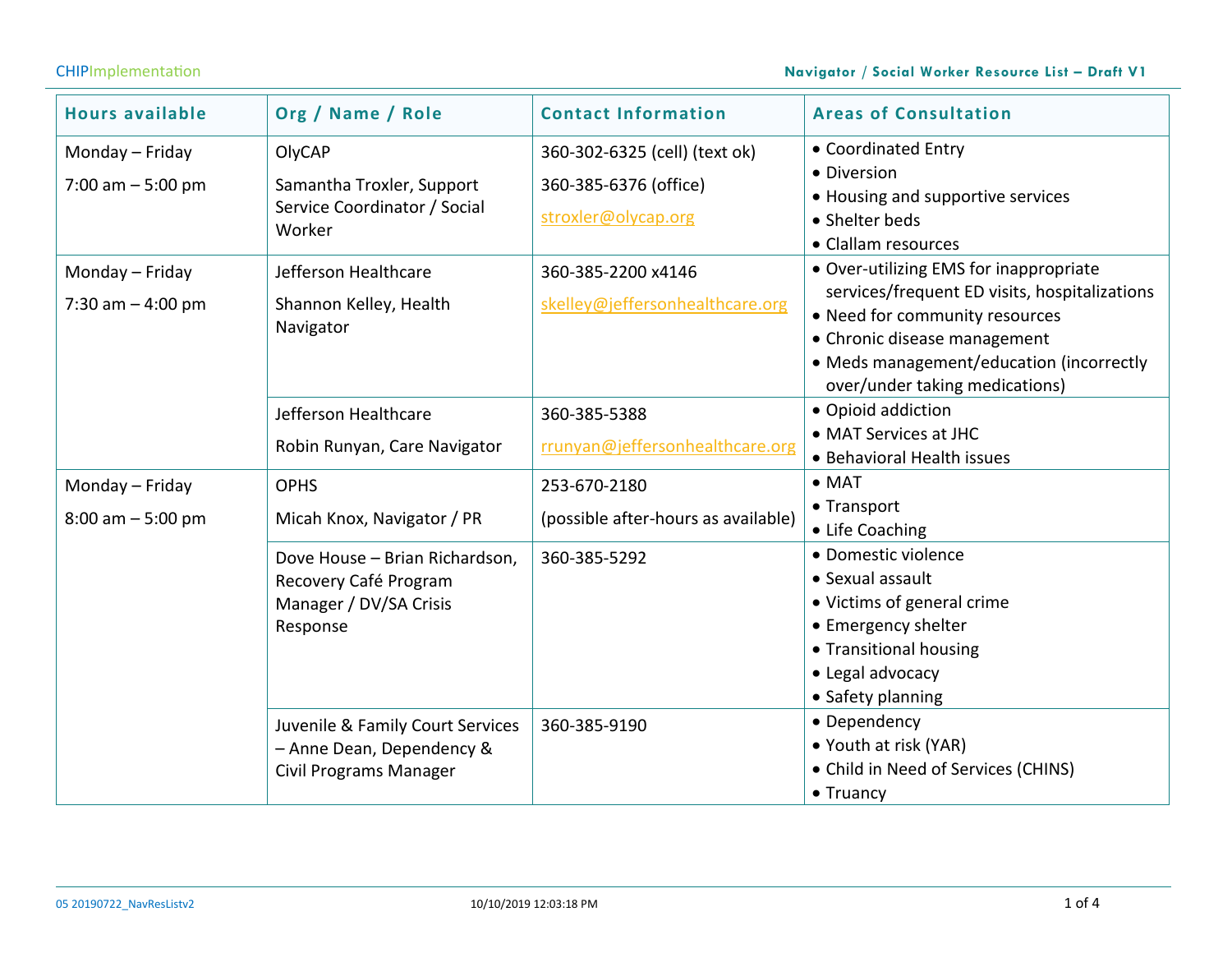$\sim$ 

|                                           | Juvenile & Family Court Services<br>Barbara Carr & Shannon Burns,<br>Juvenile Court Administration /<br>Probation                              | 360-385-9190 (text ok)                               | · Juvenile Offenders                                                                                                                             |
|-------------------------------------------|------------------------------------------------------------------------------------------------------------------------------------------------|------------------------------------------------------|--------------------------------------------------------------------------------------------------------------------------------------------------|
|                                           | Jefferson Healthcare<br>Dunia Faulx, Director of Care<br>Transformation & Population<br>Health (no patient management<br>role)                 | 360-385-2200 x4955<br>dfaulx@jeffersonhealthcare.org | • Referrals in to care coordination<br>- Chronic disease<br>- Health navigation                                                                  |
|                                           | <b>Olympic Community of Health</b><br>(OCH)<br>Lisa Rey Thomas, Opioid<br>Response Project Director-<br>Clallam, Jefferson, Kitsap<br>Counties | 360-633-9116<br>lisarey@olympicch.org                | • Convene, connect, network                                                                                                                      |
|                                           | Discovery Behavioral Health<br>(DBH)<br>Natalie Gray, CEO                                                                                      | 360-385-0321 x 301<br>natalieg@discoverybh.org       | • MH emergency (my staff-see 24/7)<br>• Addiction (Natalie in particular)<br>• Pregnant & parenting addicted women<br>(Natalie in particular)    |
| Monday - Thursday<br>$9:00$ am $-8:00$ pm | Believe in Recovery - Gabbie<br>Candill, Chemical Dependency<br>Professional                                                                   | 360-385-1258<br>believeinrecovery@live.com           | • Substance use disorder evaluation &<br>treatment (including at Jail)<br>• Anger management evaluation & treatment<br>· DUI victim impact panel |
| 24/7                                      | <b>OPHS</b><br>Michael McCutcheon (In<br>recovery)                                                                                             | 661-436-9958<br>McCutcheon921@gmail.com              | • Drug overdose/MH (family, person, friends)<br>• Follow up through addiction lens                                                               |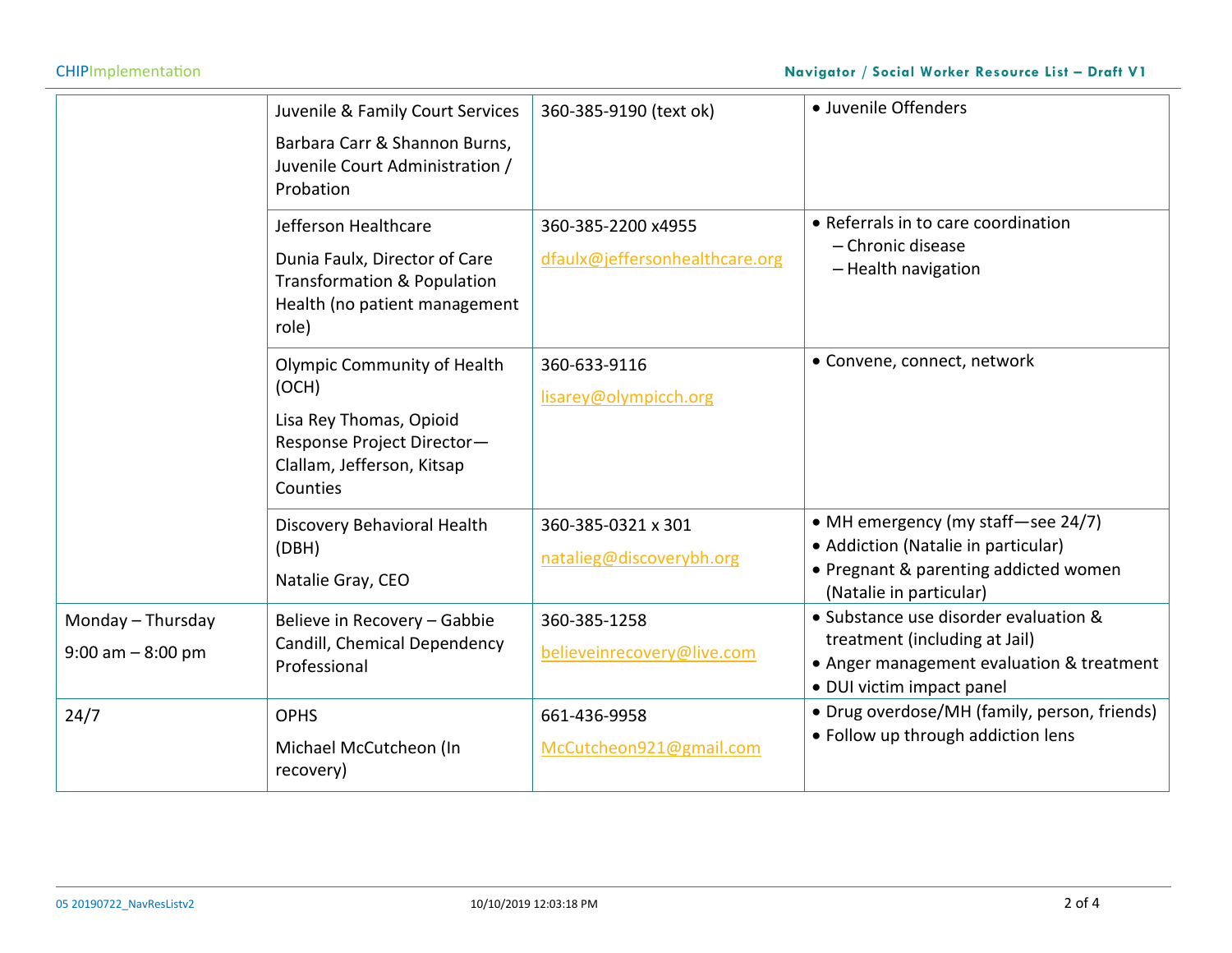# CHIPImplementation **Navigator / Social Worker Resource List – Draft V1**

| 24/7 | Juvenile & Family Court Services<br>- Anne Dean, Dependency &<br><b>Civil Programs Manager</b>                    | 360-531-4507 (text ok)                                | • Dependency<br>• Youth at risk (YAR)<br>• Child in Need of Services (CHINS)<br>• Truancy                                                                       |
|------|-------------------------------------------------------------------------------------------------------------------|-------------------------------------------------------|-----------------------------------------------------------------------------------------------------------------------------------------------------------------|
|      | Juvenile & Family Court Services<br>Barbara Carr & Shannon Burns,<br>Juvenile Court Administration /<br>Probation | 360-531-4471 (text ok)                                | · Juvenile Offenders                                                                                                                                            |
|      | Sheriff Joe Nole                                                                                                  | 360-302-0823<br>Also: 911<br>jnole@co.jefferson.wa.us | $\bullet$ Law<br>$\bullet$ Jail<br>• Search & Rescue<br>• Project Lifesaver                                                                                     |
|      | <b>Chief of Police Mike Evans</b>                                                                                 | 360-531-1112<br>Also: 911<br>mevans@cityofpt.us       | · Policy: Law Enforcement<br>• Procedures: Law Enforcement<br>• Partnerships with other agencies and<br>community groups<br>• Community Engagement              |
|      | Discovery Behavioral Health<br>(DBH)<br>Natalie Gray, CEO / DCRs                                                  | 864-561-6839                                          | • MH emergency (DCR staff)                                                                                                                                      |
|      | Dove House<br>Brian Richardson, Recovery Café<br>Program Manager / DV/SA Crisis<br>Response                       | 360-385-5291 (Crisis Line)                            | • Domestic violence<br>• Sexual assault<br>• Victims of general crime<br>• Emergency shelter<br>• Transitional housing<br>• Legal advocacy<br>• Safety planning |